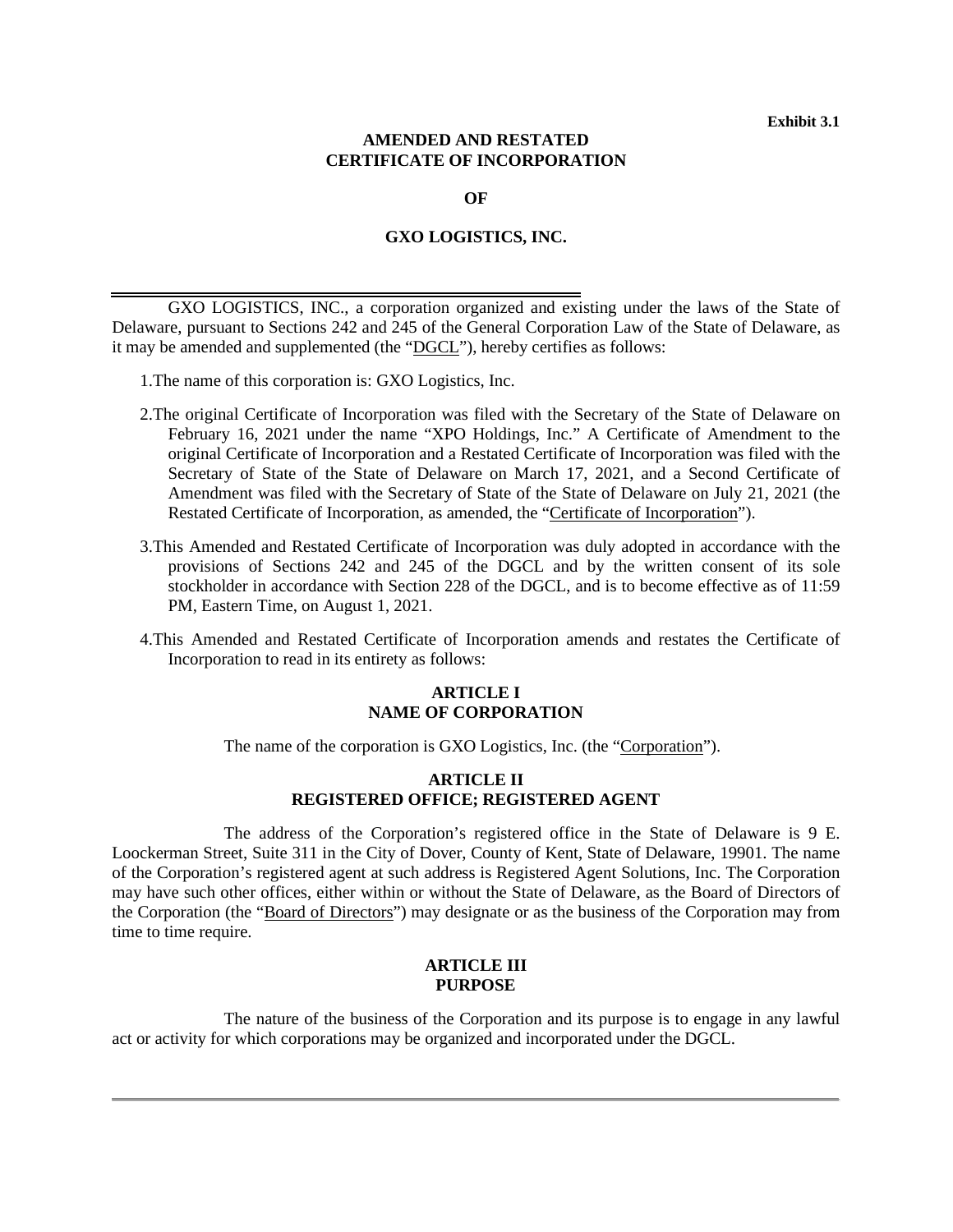# **ARTICLE IV STOCK**

Section 1. Authorized Stock. The total number of authorized shares of capital stock of the Corporation shall be Three Hundred and Ten Million (310,000,000) shares, which shall be divided into two classes as follows: (a) Three Hundred Million (300,000,000) shares of common stock par value \$0.01 per share (the "Common Stock") and (b) Ten Million (10,000,000) shares of preferred stock par value \$0.01 per share (the "Preferred Stock").

### Section 2. Common Stock.

(a) Except as otherwise provided by law, by this Amended and Restated Certificate of Incorporation, or by the resolution or resolutions adopted by the Board of Directors designating the rights, powers and preferences of any series of Preferred Stock, the holders of outstanding shares of Common Stock shall have the right to vote on all matters, including the election of directors, to the exclusion of all other stockholders, and holders of Preferred Stock shall not be entitled to receive notice of any meeting of stockholders at which they are not entitled to vote (except where otherwise provided in the certificate of designations governing such series). Each holder of record of Common Stock shall be entitled to one vote for each share of Common Stock standing in the name of the stockholder on the books of the Corporation.

(b) Subject to any rights granted to holders of shares of any class or series of Preferred Stock then outstanding, the holders of shares of Common Stock shall be entitled to receive such dividends and other distributions in cash, property, stock or otherwise as may be declared thereon by the Board of Directors at any time and from time to time out of assets or funds of the Corporation legally available therefor and shall share equally on a per share basis in such dividends and distributions.

(c) In the event of any voluntary or involuntary liquidation, dissolution or winding-up of the Corporation, after payment or provision for payment of the debts and other liabilities of the Corporation, and subject to any rights granted to holders of shares of any class or series of Preferred Stock then outstanding, the holders of shares of Common Stock shall be entitled to receive all of the remaining assets of the Corporation available for distribution to its stockholders, ratably in proportion to the number of shares of Common Stock held by them.

Section 3. Preferred Stock. Shares of Preferred Stock may be authorized and issued in one or more series. The Board of Directors (or any committee to which it may duly delegate the authority granted in this Article IV) is hereby empowered, by resolution or resolutions, to authorize the issuance from time to time of shares of Preferred Stock in one or more series, for such consideration and for such corporate purposes as the Board of Directors (or such committee thereof) may from time to time determine, and by filing a certificate pursuant to applicable law of the State of Delaware as it presently exists or may hereafter be amended to establish from time to time for each such series the number of shares to be included in each such series and to fix the designations, powers, rights and preferences of the shares of each such series, and the qualifications, limitations and restrictions thereof to the fullest extent now or hereafter permitted by this Amended and Restated Certificate of Incorporation and the laws of the State of Delaware, including, without limitation, voting rights (if any), dividend rights, dissolution rights, conversion rights, exchange rights and redemption rights thereof, as shall be stated and expressed in a resolution or resolutions adopted by the Board of Directors (or such committee thereof) providing for the issuance of such series of Preferred Stock. Each series of Preferred Stock shall be distinctly designated.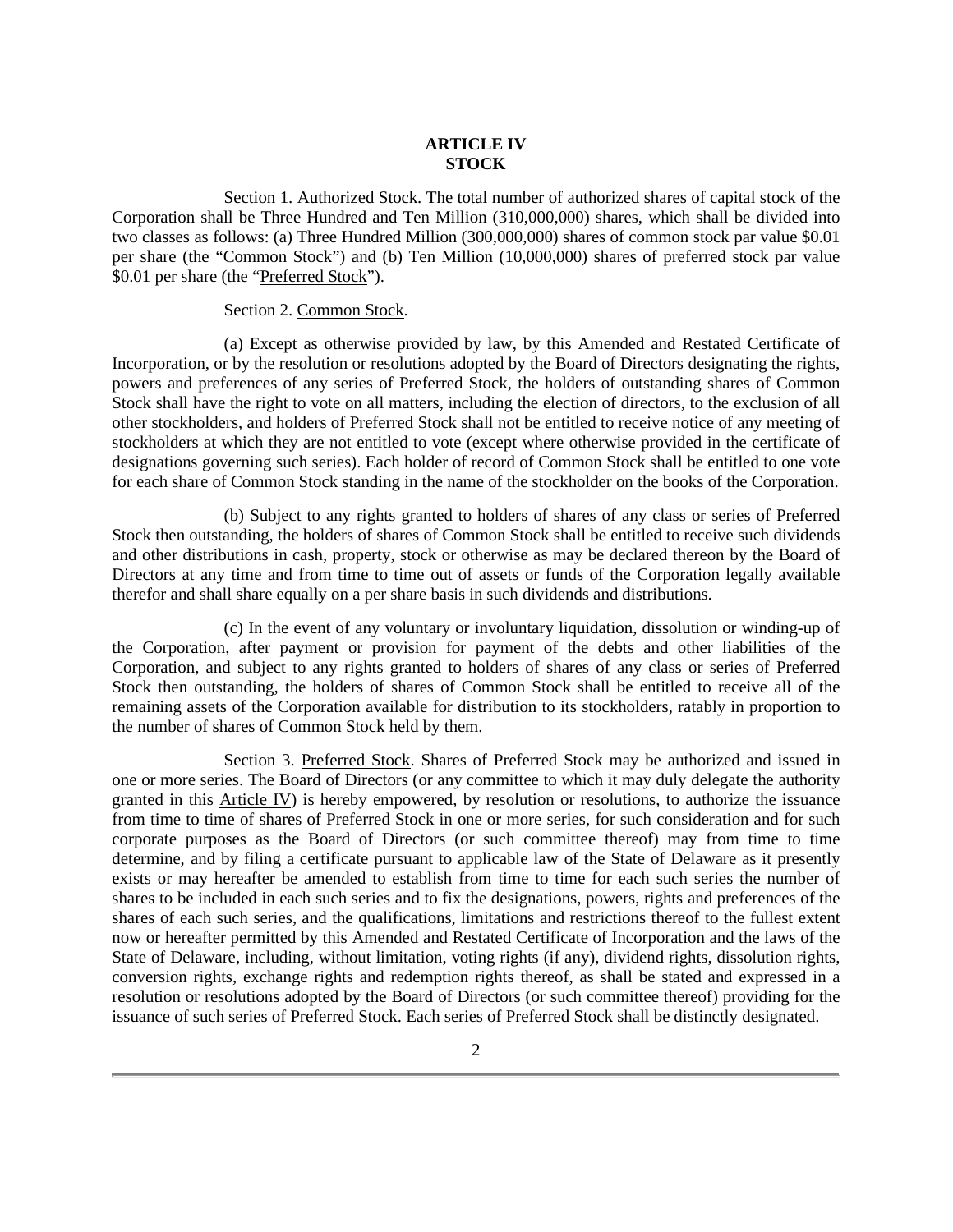The authority of the Board with respect to each series of Preferred Stock shall include, but not be limited to, determination of the following:

(a)the designation of the series, which may be by distinguishing number, letter or title;

(b)the number of shares of the series, which number the Board of Directors may thereafter (except where otherwise provided in the certificate of designations governing such series) increase or decrease (but not below the number of shares thereof then outstanding);

(c)the amounts payable on, and the preferences, if any, of shares of the series in respect of dividends, and whether such dividends, if any, shall be cumulative or noncumulative;

(d)the dates at which dividends, if any, shall be payable;

(e)the redemption rights and price or prices, if any, for shares of the series;

(f)the terms and amount of any sinking fund provided for purchase or redemption of shares of the series;

(g)the amounts payable on, and the preferences, if any, of shares of the series in the event of any voluntary or involuntary liquidation, dissolution or winding up of the affairs of the Corporation;

(h)whether the shares of the series shall be convertible into or exchangeable for shares of any other class or series, or any other security, of the Corporation or any other corporation, and, if so, the specification of such other class or series or such other security, the conversion or exchange price or prices or rate or rates, any adjustments thereof, the date or dates at which such shares shall be convertible or exchangeable and all other terms and conditions upon which such conversion or exchange may be made;

(i)the restrictions on the issuance of shares of the same series or of any other class or

series; and

(j)the voting rights, if any, of the holders of shares of the series.

The Corporation shall be entitled to treat the person in whose name any share of its stock is registered as the owner thereof for all purposes and shall not be bound to recognize any equitable or other claim to, or interest in, such share on the part of any other person, whether or not the Corporation shall have notice thereof, except as expressly provided by applicable law.

### **ARTICLE V TERM**

The term of existence of the Corporation shall be perpetual.

# **ARTICLE VI BOARD OF DIRECTORS**

Section 1. Number of Directors. Subject to any rights of the holders of any class or series of Preferred Stock to elect additional directors under specified circumstances, the number of directors which shall constitute the Board of Directors shall be fixed from time to time in accordance with the Amended and Restated Bylaws of the Corporation (as amended, restated or otherwise modified from time to time, the "Bylaws").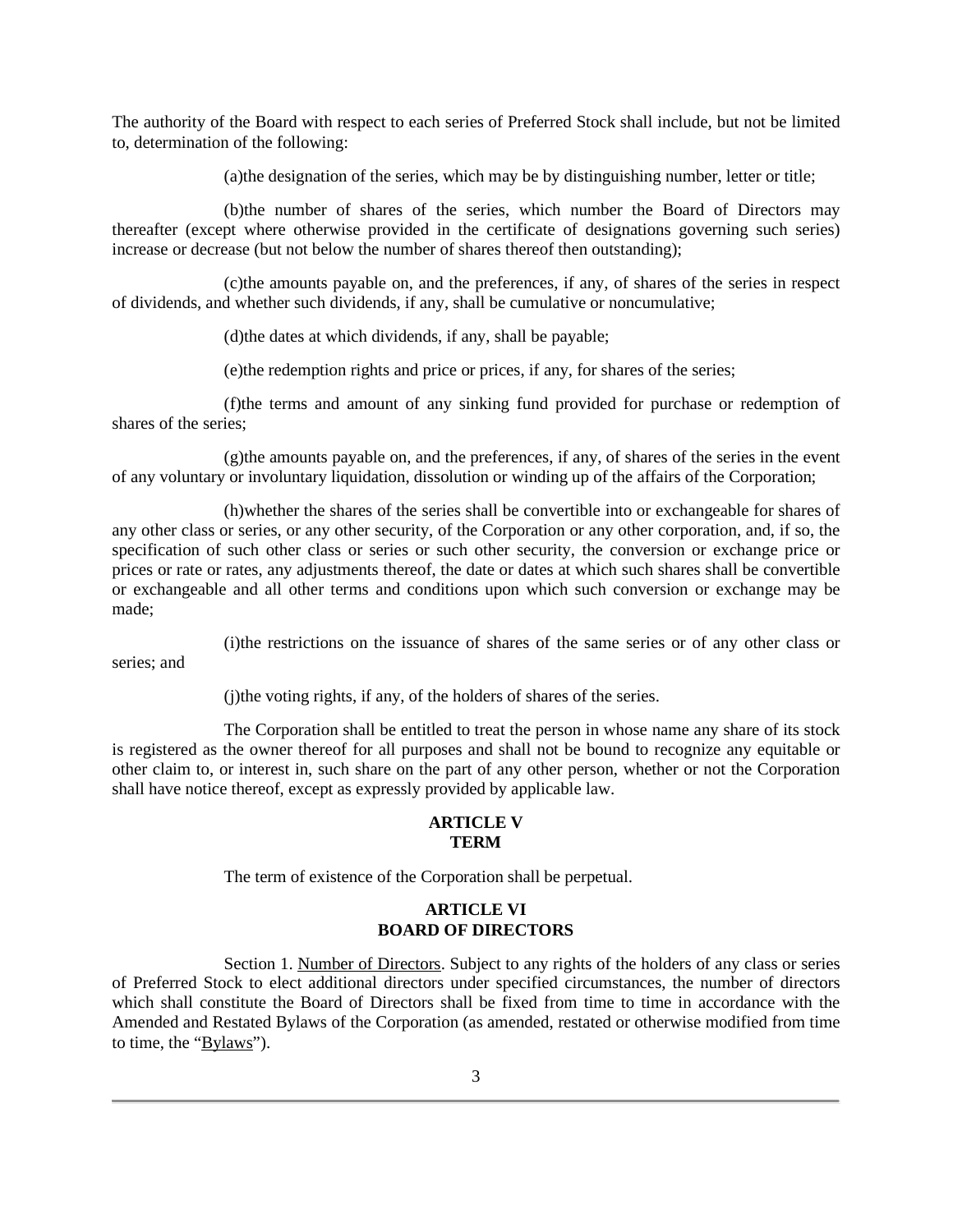Section 2. Classification; Election of Directors. The directors of the Corporation shall be divided, with respect to the time for which they severally hold office, into three classes designated Class I, Class II and Class III. The initial assignment of directors to each such class shall be made by the Board of Directors. Each class shall consist, as nearly as possible, of one-third of the total number of such directors. Class I directors shall initially serve for a term expiring at the 2022 annual meeting of stockholders, Class II directors shall initially serve for a term expiring at the 2023 annual meeting of stockholders, and Class III directors shall initially serve for a term expiring at the 2024 annual meeting of stockholders. Directors of each class shall hold office until the annual meeting at which his or her term expires and until his or her successor shall be elected and qualified, or his or her death, resignation, retirement, disqualification or removal from office. At the 2022 annual meeting of stockholders, the directors whose terms expire at that meeting will be elected for a three-year term expiring at the 2025 annual meeting of stockholders and until their respective successors shall have been duly elected and qualified or until their earlier resignation or removal; at the 2023 and 2024 annual meetings of stockholders, the directors whose terms expire at such meetings shall be elected to hold office for a oneyear term expiring, respectively, at the 2024 and 2025 annual meetings of stockholders and until their respective successors shall have been duly elected and qualified or until their earlier resignation or removal (for the avoidance of doubt, at the 2024 annual meeting the Class II directors shall be elected to hold office for a one-year term expiring at the 2025 annual meeting of stockholders); and at the 2025 annual meeting of stockholders and each annual meeting of stockholders thereafter, all directors shall be elected to hold office for a one-year term expiring at the next annual meeting of stockholders and until their respective successors shall have been duly elected and qualified or until their earlier resignation or removal. Pursuant to such procedures, effective as of the conclusion of the 2025 annual meeting of stockholders (the "Declassification Time"), the Board will no longer be classified under Section 141(d) of the DGCL and directors shall no longer be divided into three classes. Prior to the Declassification Time, if the number of directors is changed, any newly created directorships or decrease in directorships shall be so apportioned among the classes as to make all classes as nearly equal in number as practicable, but in no case will a decrease in the number of directors shorten the term of any incumbent director. Unless and except to the extent that the Bylaws shall so require, the election of directors of the Corporation need not be by written ballot. Advance notice of stockholder nominations for the election of directors shall be given in the manner and to the extent provided in the Bylaws.

Section 3. Newly Created Directorships and Vacancies. Subject to applicable law and the rights of the holders of any series of Preferred Stock with respect to such series of Preferred Stock, vacancies resulting from death, resignation, retirement, disqualification, removal from office or other cause, and newly created directorships resulting from any increase in the authorized number of directors, may be filled only by the affirmative vote of a majority of the remaining directors, though less than a quorum of the Board of Directors, or the sole remaining director and directors so chosen shall hold office until such director's successor has been duly elected and qualified or until his or her earlier death, resignation or removal as hereinafter provided. No decrease in the number of authorized directors constituting the total number of directors that the Corporation would have if there were no vacancies shall shorten the term of any incumbent director.

Section 4. Removal of Directors. Prior to the Declassification Time, any director, or the entire Board of Directors, may be removed from office at any time but only for cause and only by the affirmative vote of the holders of a majority of the outstanding shares of capital stock of the Corporation entitled to vote generally for the election of directors (the "Voting Stock") at a meeting called for that purpose. From and after the Declassification Time, any director may be removed from office at any time with or without cause, but only by the affirmative vote of the holders of a majority of the Voting Stock at a meeting called for that purpose.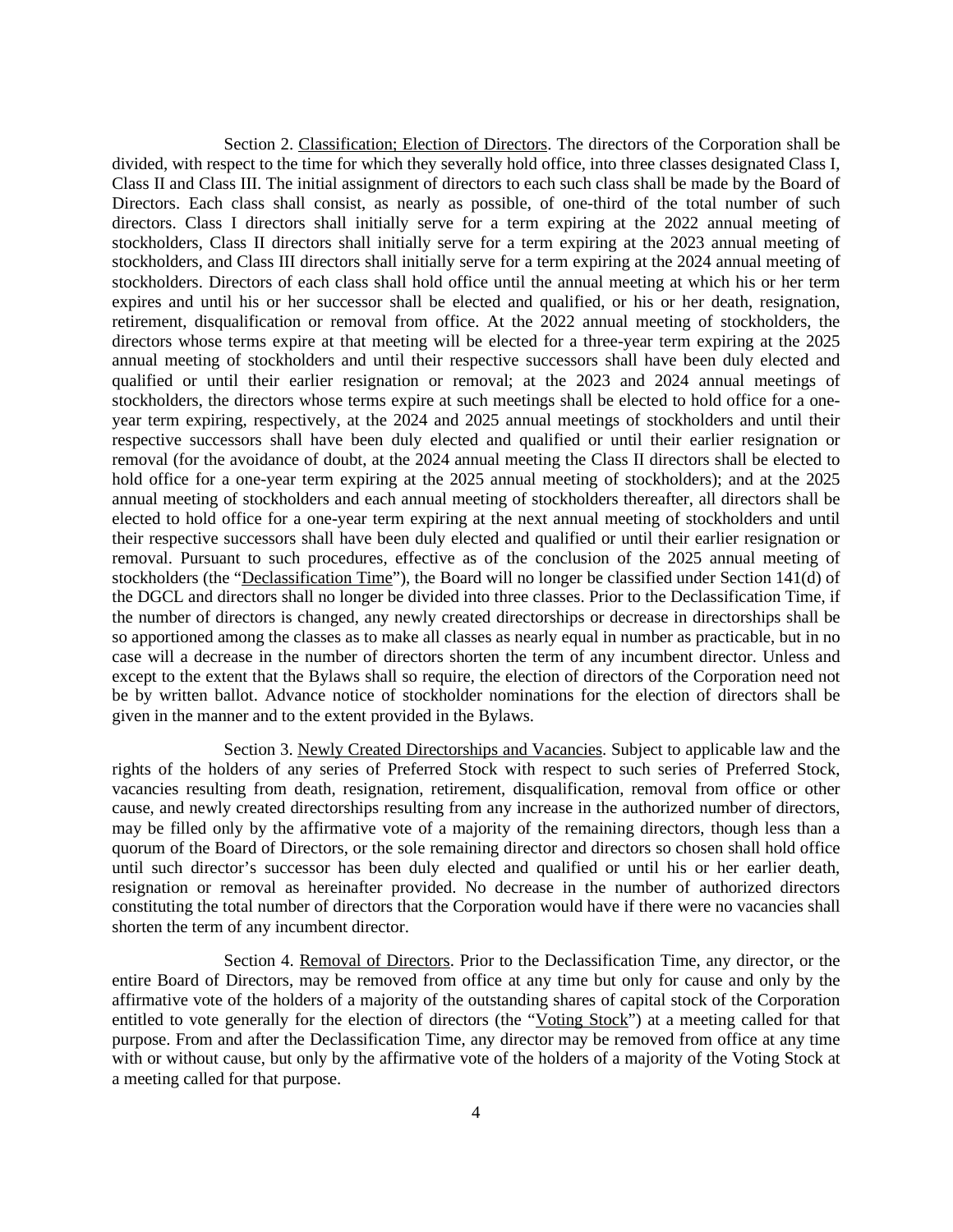Section 5. Rights of Holders of Preferred Stock. Notwithstanding the provisions of this Article VI, whenever the holders of one or more series of Preferred Stock issued by the Corporation shall have the right, voting separately or together by series, to elect directors at an annual or special meeting of stockholders, the election, term of office, filling of vacancies and other features of such directorship shall be governed by the rights of such Preferred Stock as set forth in the certificate of designations governing such series.

Section 6. No Cumulative Voting. Except as may otherwise be set forth in the resolution or resolutions of the Board of Directors providing the issuance of a series of Preferred Stock, and then only with respect to such series of Preferred Stock, cumulative voting in the election of directors is specifically denied.

Section 7. Stockholder Nomination of Director Candidates. Advance notice of stockholder nominations for the election of directors and of any stockholder proposals to be considered at an annual stockholder meeting shall be given in the manner provided in the Bylaws.

# **ARTICLE VII STOCKHOLDER ACTION**

Section 1. Special Meetings of Stockholders. Special meetings of the stockholders may only be called only by or at the direction of (1) the Chairman of the Board of Directors, or (2) the Board of Directors pursuant to a resolution adopted by a majority of the total number of directors which the Corporation would have if there were no vacancies, and any power of stockholders to call a special meeting is specifically denied. At any special meeting of stockholders, only such business shall be conducted or considered as shall have been properly brought before the meeting pursuant to the Corporation's notice of meeting.

Section 2. Stockholder Action by Written Consent. Any action required or permitted to be taken by the stockholders of the Corporation must be effected at an annual or special meeting of stockholders of the Corporation and may not be effected by any consent in writing by such stockholders.

## **ARTICLE VIII DIRECTOR LIABILITY**

To the fullest extent permitted by the DGCL, as the same exists or may hereafter be amended, a director of the Corporation shall not be personally liable either to the Corporation or to any of its stockholders for monetary damages arising from a breach of fiduciary duty owed to the Corporation or its stockholders. Any amendment, modification or repeal of the foregoing sentence shall not adversely affect any right or protection of a director of the Corporation hereunder in respect of any act or omission occurring prior to the time of such amendment, modification or repeal. If the DGCL hereafter is amended to further eliminate or limit the liability of a director, then a director of the Corporation, in addition to the circumstances in which a director is not personally liable as set forth in the preceding sentence, shall not be liable to the fullest extent permitted by the amended DGCL.

# **ARTICLE IX INDEMNIFICATION**

Section 1. In General. Each person who was or is a party or is otherwise threatened to be made a party to any threatened, pending or completed action, suit or proceeding, whether civil, criminal, administrative or investigative (hereinafter, a "Proceeding"), by reason of the fact that he or she or a person of whom he or she is the legal representative is or was, at any time during which this Article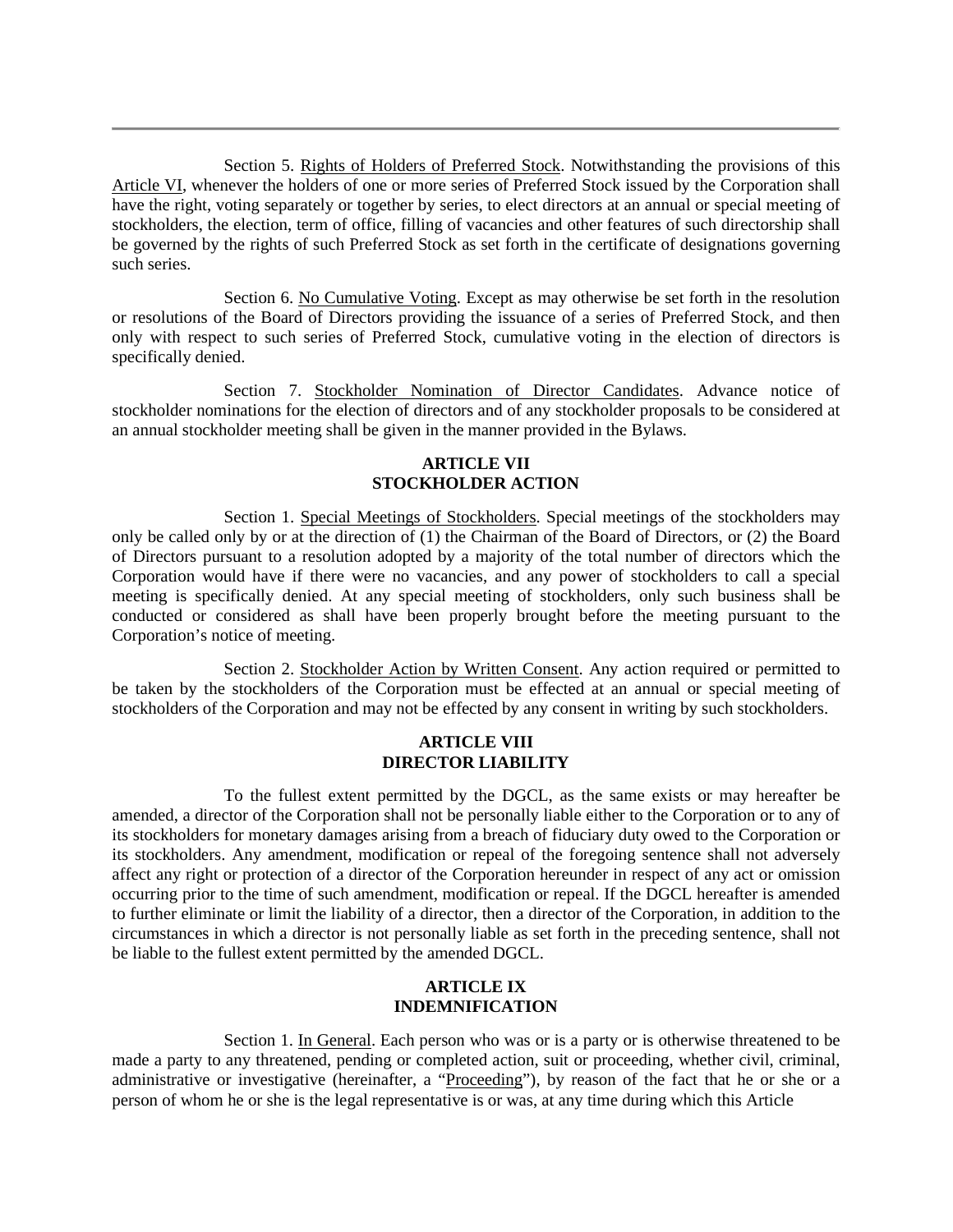IX is in effect (whether or not such person continues to serve in such capacity at the time any indemnification or advancement of expenses pursuant hereto is sought or at the time any Proceeding relating thereto exists or is brought), a director or officer of the Corporation or, while serving as a director or officer of the Corporation, is or was serving at the request of the Corporation as a director, officer, trustee, employee or agent of another corporation or of a partnership, joint venture, trust or other enterprise, including service with respect to employee benefit plans maintained or sponsored by the Corporation (hereinafter, a "Covered Person"), shall be (and shall be deemed to have a contractual right to be) indemnified and held harmless by the Corporation (and any successor of the Corporation by merger or otherwise) to the fullest extent authorized by the DGCL as the same exists or may hereafter be amended or modified from time to time (but, in the case of any such amendment or modification, only to the extent that such amendment or modification permits the Corporation to provide greater indemnification rights than said law permitted the Corporation to provide prior to such amendment or modification), against all expense, liability and loss (including attorneys' fees, judgments, fines, ERISA excise taxes or penalties and amounts paid or to be paid in settlement) actually and reasonably incurred or suffered by such person in connection with such Proceeding if the person acted in good faith and in a manner reasonably believed to be in or not opposed to the best interests of the Corporation, and, with respect to any criminal action or proceeding, had no reasonable cause to believe his or her conduct was unlawful. The termination of any Proceeding by judgment, order, settlement, conviction, or upon a plea of nolo contendere or its equivalent, shall not, of itself, create a presumption that the person did not act in good faith and in a manner which the person reasonably believed to be in or not opposed to the best interests of the corporation, and, with respect to any criminal action or proceeding, had reasonable cause to believe that the person's conduct was unlawful. Such indemnification shall continue as to a person who has ceased to be a director or officer of the Corporation or ceased serving at the request of the Corporation as a director, officer, trustee, employee or agent of another corporation or of a partnership, joint venture, trust or other enterprise, including service with respect to employee benefit plans maintained or sponsored by the Corporation, and shall inure to the benefit of his or her heirs, executors and administrators; provided that, except as provided in Section 3 of this Article IX, the Corporation shall indemnify any such person seeking indemnification in connection with a Proceeding (or part thereof) initiated by such person only if such Proceeding (or part thereof) was authorized by the Board of Directors.

Section 2. Advance of Expenses. To the fullest extent authorized by the DGCL as the same exists or may hereafter be amended or modified from time to time (but, in the case of any such amendment or modification, only to the extent that such amendment or modification permits the Corporation to provide greater rights to advancement of expenses than said law permitted the Corporation to provide prior to such amendment or modification), each Covered Person shall have (and shall be deemed to have a contractual right to have) the right, without the need for any action by the Board of Directors, to be paid by the Corporation (and any successor of the Corporation by merger or otherwise) the expenses incurred in connection with any Proceeding in advance of its final disposition, such advances to be paid by the Corporation within twenty (20) days after the receipt by the Corporation of a statement or statements from the claimant requesting such advance or advances from time to time; provided that if the DGCL requires, the payment of such expenses incurred by a director or officer in his or her capacity as a director or officer (and not, except to the extent specifically required by applicable law, in any other capacity in which service was or is rendered by such person while a director or officer, including, without limitation, service to an employee benefit plan) shall be made only upon delivery to the Corporation of an undertaking (hereinafter, the "Undertaking") by or on behalf of such director or officer, to repay all amounts so advanced if it shall ultimately be determined by final judicial decision from which there is no further right of appeal (a "final disposition") that such director or officer is not entitled to be indemnified for such expenses under this Article IX or otherwise.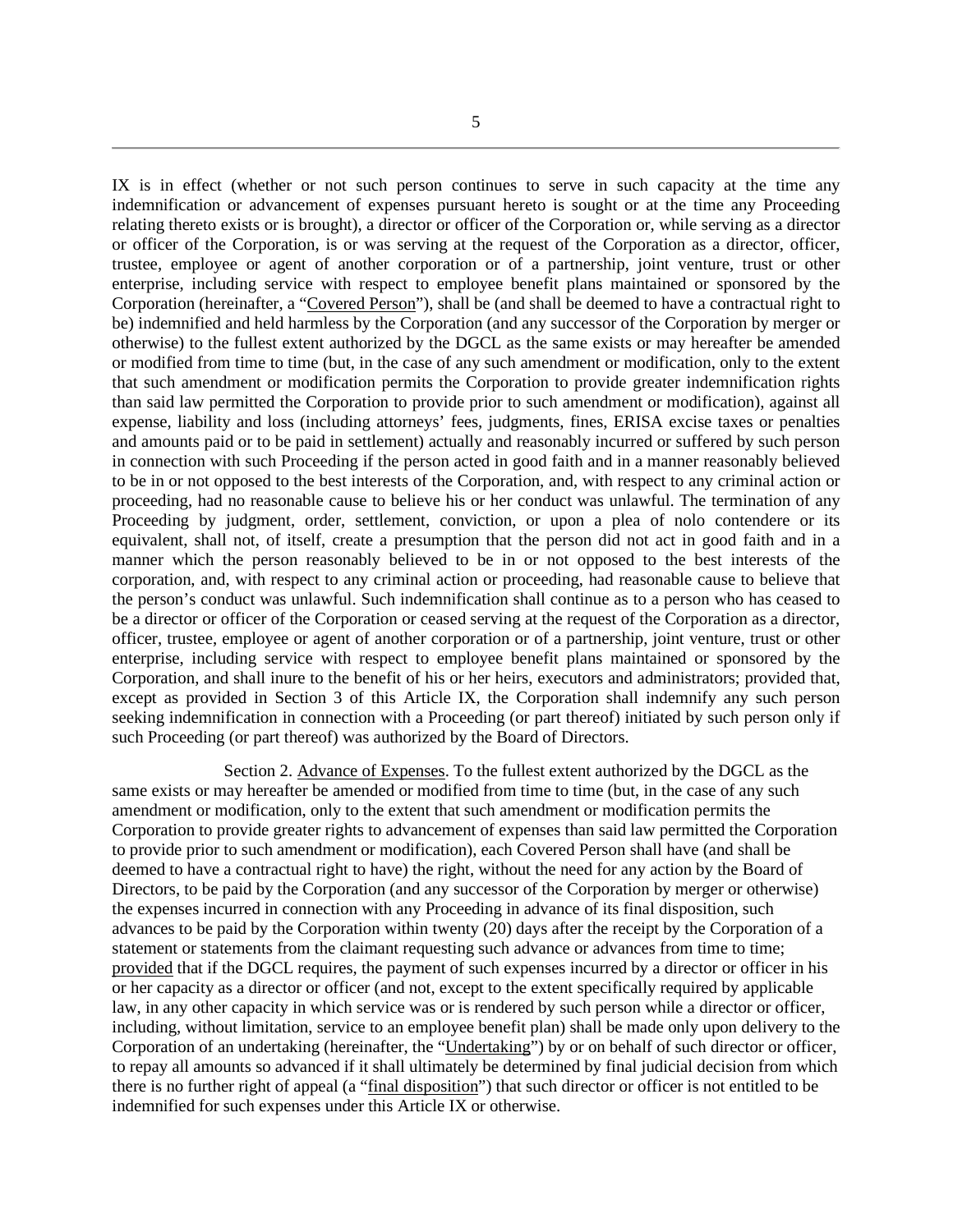Section 3 Right of Claimant to Bring Suit. If a claim for indemnification under this Article IX is not paid in full by the Corporation within thirty (30) days after a written claim has been received by the Corporation, or if a request for advancement of expenses under Section 2 of this Article IX is not paid in full by the Corporation within twenty (20) days after a statement pursuant to Section 2 of this Article IX and the required Undertaking, if any, have been received by the Corporation, the claimant may at any time thereafter bring suit against the Corporation to recover the unpaid amount of the claim for indemnification or request for advancement of expenses and, if successful, in whole or in part, the claimant shall be entitled to be paid also the expense of prosecuting such claim. It shall be a defense to any such action that, under the DGCL, the claimant has not met the standard of conduct which makes it permissible for the Corporation to indemnify the claimant for the amount claimed or that the claimant is not entitled to the requested advancement of expenses, but (except where the required Undertaking, if any, has not been tendered to the Corporation) the burden of proving such defense shall be on the Corporation. Neither the failure of the Corporation (including its Disinterested Directors (as defined in the Bylaws of the Corporation), Independent Counsel (as defined in the Bylaws of the Corporation) or stockholders) to have made a determination prior to the commencement of such action that indemnification of the claimant is proper in the circumstances because he or she has met the applicable standard of conduct set forth in the DGCL, nor an actual determination by the Corporation (including its Disinterested Directors, Independent Counsel or stockholders) that the claimant has not met such applicable standard of conduct, shall be a defense to the action or create a presumption that the claimant has not met the applicable standard of conduct.

### Section 4. Contract Rights; Amendment and Repeal; Non-Exclusivity of Rights.

(a) All of the rights conferred in this Article IX, as to indemnification, advancement of expenses and otherwise, shall be contract rights between the Corporation and each Covered Person to whom such rights are extended that vest at the commencement of such Covered Person's service to or at the request of the Corporation and: (x) any amendment or modification of this Article IX that in any way diminishes or adversely affects any such rights shall be prospective only and shall not in any way diminish or adversely affect any such rights with respect to such person; and (y) all of such rights shall continue as to any such Covered Person who has ceased to be a director or officer of the Corporation or ceased to serve at the Corporation's request as a director, officer, trustee, employee or agent of another corporation, partnership, joint venture, trust or other enterprise, as described herein, and shall inure to the benefit of such Covered Person's heirs, executors and administrators.

(b) All of the rights conferred in this Article IX, as to indemnification, advancement of expenses and otherwise: (i) shall not be exclusive of any other rights to which any person seeking indemnification or advancement of expenses may be entitled or hereafter acquire under any statute, provision of the Certificate of Incorporation, Bylaws, agreement, vote of stockholders or Disinterested Directors or otherwise both as to action in such person's official capacity and as to action in another capacity while holding such office; and (ii) cannot be terminated or impaired by the Corporation, the Board of Directors or the stockholders of the Corporation with respect to a person's service prior to the date of such termination.

### Section 5. Insurance; Other Indemnification and Advancement of Expenses.

(a) The Corporation may maintain insurance, at its expense, to protect itself and any current or former director, officer, employee or agent of the Corporation or another corporation, partnership, joint venture, trust or other enterprise against any expense, liability or loss, whether or not the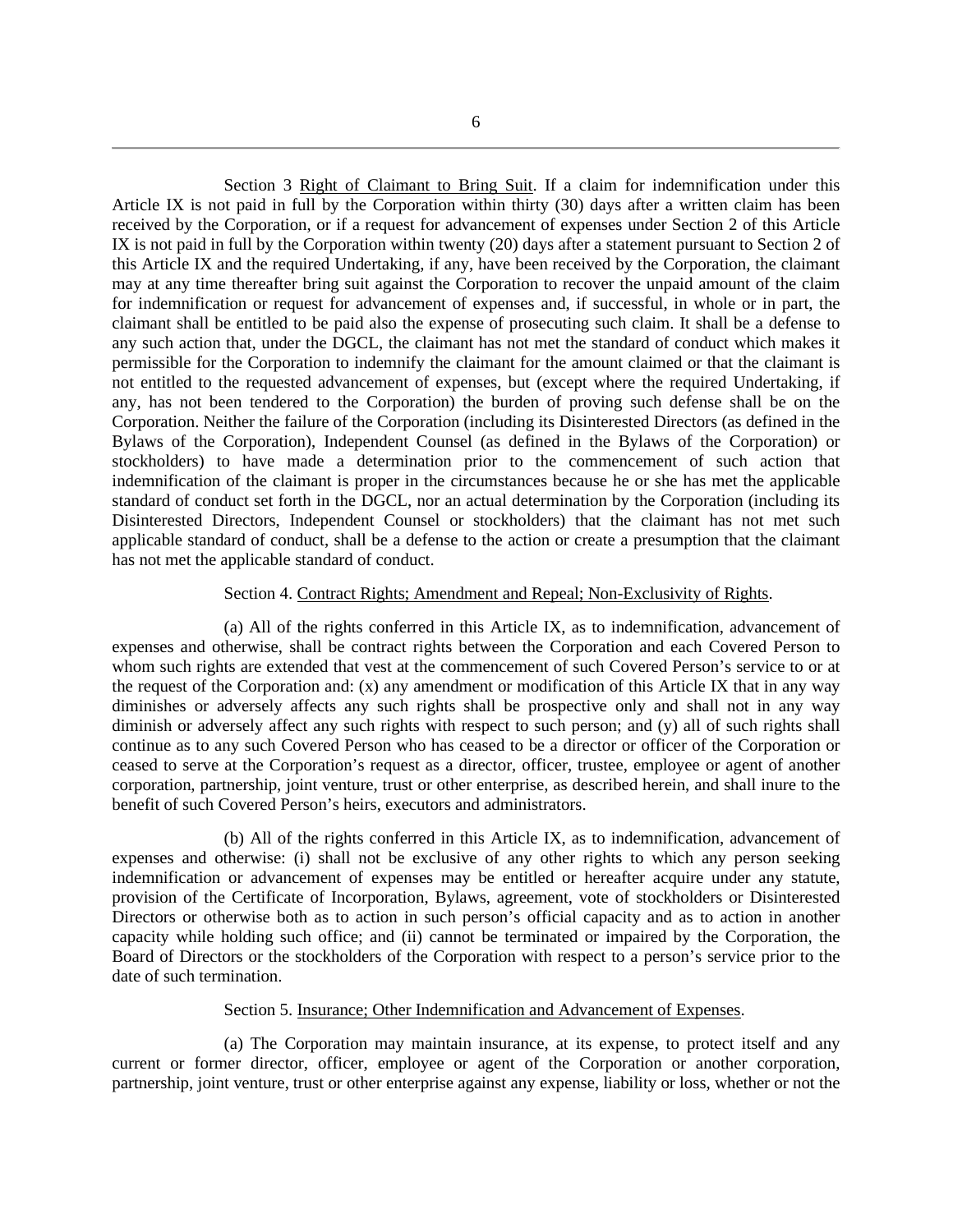Corporation would have the power to indemnify such person against such expense, liability or loss under the DGCL.

7

(b) The Corporation may, to the extent authorized from time to time by the Board of Directors or the Chairman of the Board of Directors, grant rights to indemnification and rights to advancement of expenses incurred in connection with any Proceeding in advance of its final disposition, to any current or former officer, employee or agent of the Corporation to the fullest extent permitted by applicable law.

Section 6. Severability. If any provision or provisions of this Article IX shall be held to be invalid, illegal or unenforceable for any reason whatsoever: (1) the validity, legality and enforceability of the remaining provisions of this Article IX (including, without limitation, each portion of any paragraph of this Article IX containing any such provision held to be invalid, illegal or unenforceable, that is not itself held to be invalid, illegal or unenforceable) shall not in any way be affected or impaired thereby; and (2) to the fullest extent possible, the provisions of this Article IX (including, without limitation, each such portion of any paragraph of this Article IX containing any such provision held to be invalid, illegal or unenforceable) shall be construed so as to give effect to the intent manifested by the provision held invalid, illegal or unenforceable.

## **ARTICLE VI AMENDMENTS TO BYLAWS**

In furtherance and not in limitation of the powers conferred by law, the Board of Directors is expressly authorized and empowered to adopt, amend, alter, change or repeal the Bylaws by a majority vote at any regular or special meeting of the Board of Directors or by written consent, subject to the power of the stockholders of the Corporation to alter or repeal any Bylaws made by the Board of **Directors** 

### **ARTICLE VI AMENDMENTS**

The Corporation reserves the right at any time to amend, alter, change or repeal any provision contained in this Amended and Restated Certificate of Incorporation, and any other provisions authorized by the laws of the State of Delaware at the time in force may be added or inserted, in the manner now or hereafter prescribed by law; and all rights, preferences and privileges of whatsoever nature conferred upon stockholders, directors or any other persons whomsoever by and pursuant to this Certificate of Incorporation in its present form or as hereafter amended are granted subject to the right reserved in this Article.

# **ARTICLE VI EXCLUSIVE FORUM**

Unless the Corporation consents in writing to the selection of an alternative forum, the sole and exclusive forum for: (a) any derivative action or proceeding brought on behalf of the Corporation; (b) any action asserting a claim for or based on a breach of a fiduciary duty owed by any current or former director or officer or other employee of the Corporation to the Corporation or to the Corporation's stockholders, including a claim alleging the aiding and abetting of such a breach of fiduciary duty; (c) any action asserting a claim against the Corporation or any current or former director or officer or other employee of the Corporation arising pursuant to any provision of the DGCL or this Certificate of Incorporation or the Bylaws (as either may be amended from time to time); (d) any action